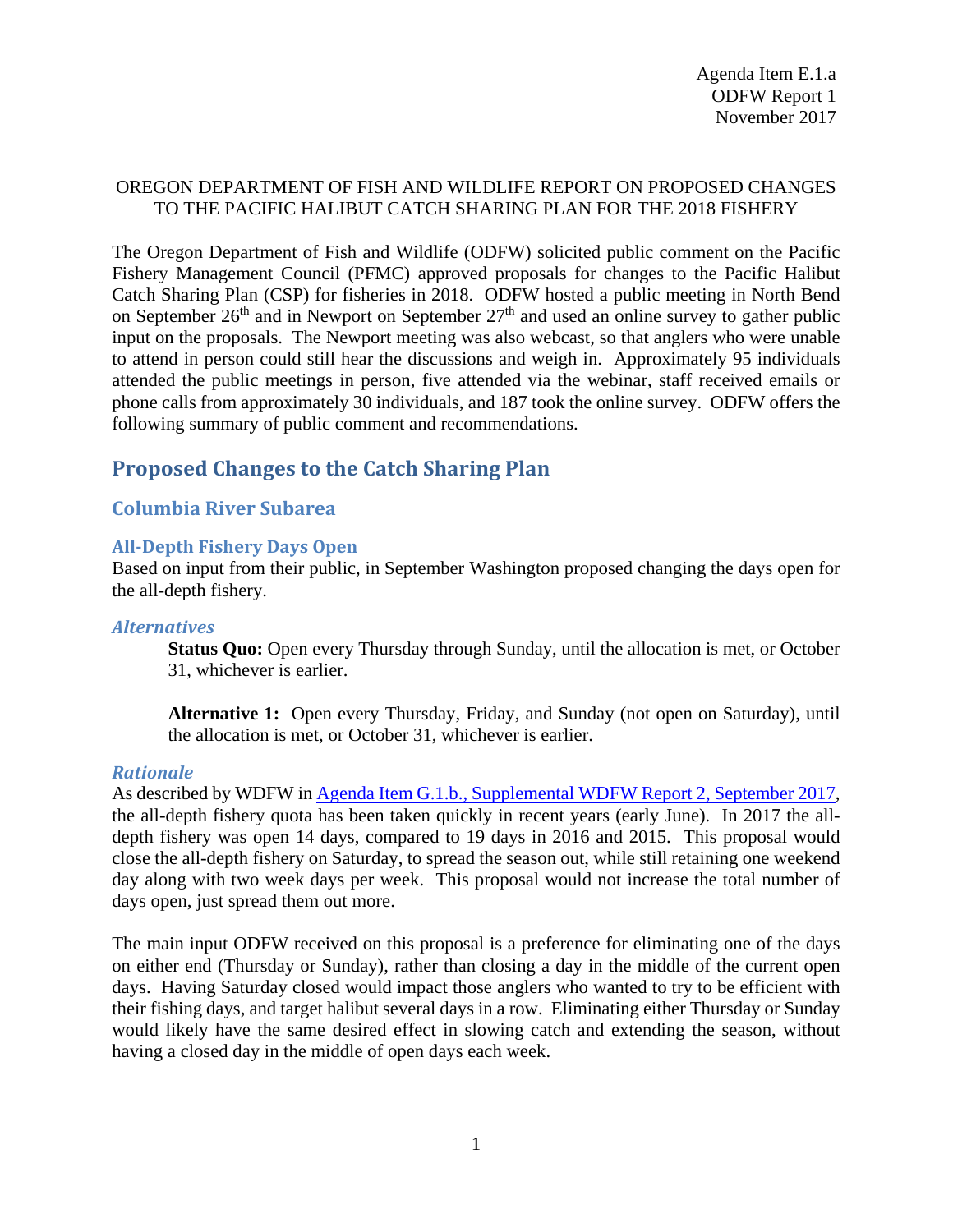## **Central Coast Subarea**

## **Split the Central Oregon Coast Subarea into Smaller Areas**

The Central Oregon Coast Subarea (Cape Falcon to Humbug Mountain) is currently managed as one area. Over the last several years, ODFW has been asked, by anglers who primarily fish out of Bandon and Coos Bay, to look at reinstating the split of the Central Oregon Coast subarea at the north Florence jetty as was in place from 1995-2003 for the spring all-depth fishery, and 1995- 1999 for the nearshore fishery. If the split were to be reinstated, the ports of Florence, Winchester Bay, Coos Bay/Charleston, Bandon, and Port Orford would become a new Central Oregon Coast Southern Subarea [\(Figure 1\)](#page-1-0). The ports of Newport, Depoe Bay, Pacific City, and Garibaldi/Tillamook would be part of the new Central Oregon Coast Northern Subarea.



<span id="page-1-0"></span>**Figure 1. Map of the proposed split of the Central Oregon Coast Subarea.**

### *Alternatives*

**Status Quo**: The area between Cape Falcon and Humbug Mountain managed as one area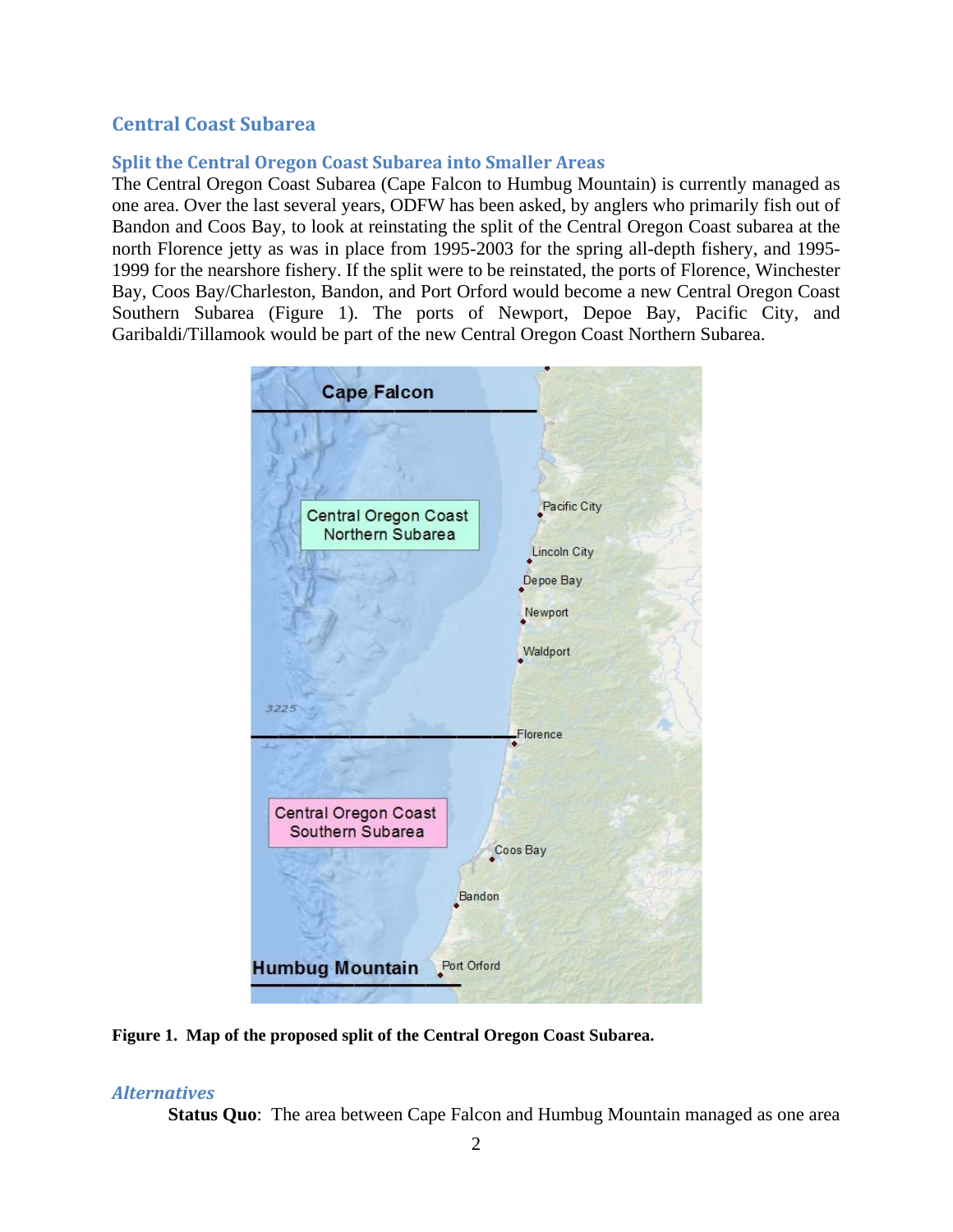**Alternative 1**: The current Central Oregon Subarea would be split at the Florence north jetty (44° 01' 08" N. lat.), creating two new subareas with separate allocations and management.

**Alternative 1a.** Allocation to the two areas based on percentage of 2012-2016 average landings (91% to the North, 9% to the South)

**Alternative 1b.** Allocation to the two areas based on percentage of 2012-2016 average angler trips (92% to the North, 8 % to the South)

**Alternative 1c.** Allocations to the two areas based on the percentage when the area was previously split (1995 CSP 90.2% to the North, 9.8 % to the South)

**Alternative 1d.** Allocations to the two areas based on percentage of the 2007-2016 average landings (87.9 % to the North. 12.1 % to the South). This alternative is a slight modification of Alternative 1, and was proposed by a number of anglers during the public meeting and outreach process.

To show the differences between the current poundage allocated to each fishery/area and the three alternatives, [Table 1](#page-2-0) has the proposed allocation percentages applied to the 2017 Central Oregon Coast Subarea quota.

<span id="page-2-0"></span>

| Table 1. Allocation (in pounds net weight) to the proposed northern and southern areas, based on |  |
|--------------------------------------------------------------------------------------------------|--|
| the 2017 Central Oregon Coast Subarea allocation.                                                |  |

| <b>Alternative</b> | ıa      | 1b      | 1c      | 1d      | 2017 Status<br>Ouo |  |
|--------------------|---------|---------|---------|---------|--------------------|--|
| North              | 219,139 | 221,547 | 217,212 | 211,674 |                    |  |
| South              | 21,673  | 19,265  | 23,600  | 29,138  | 240,812            |  |

Currently, the allocations to the various seasons in the Central Coast Subarea are 63 percent to the spring all-depth fishery, 25 percent to the summer all-depth fishery, and 12 percent to the nearshore fishery. These proportions would apply in both subareas in 2018 if a split were made. [Table 2](#page-3-0) shows how the allocations in [Table 1](#page-2-0) would then break down by season in the northern and southern areas.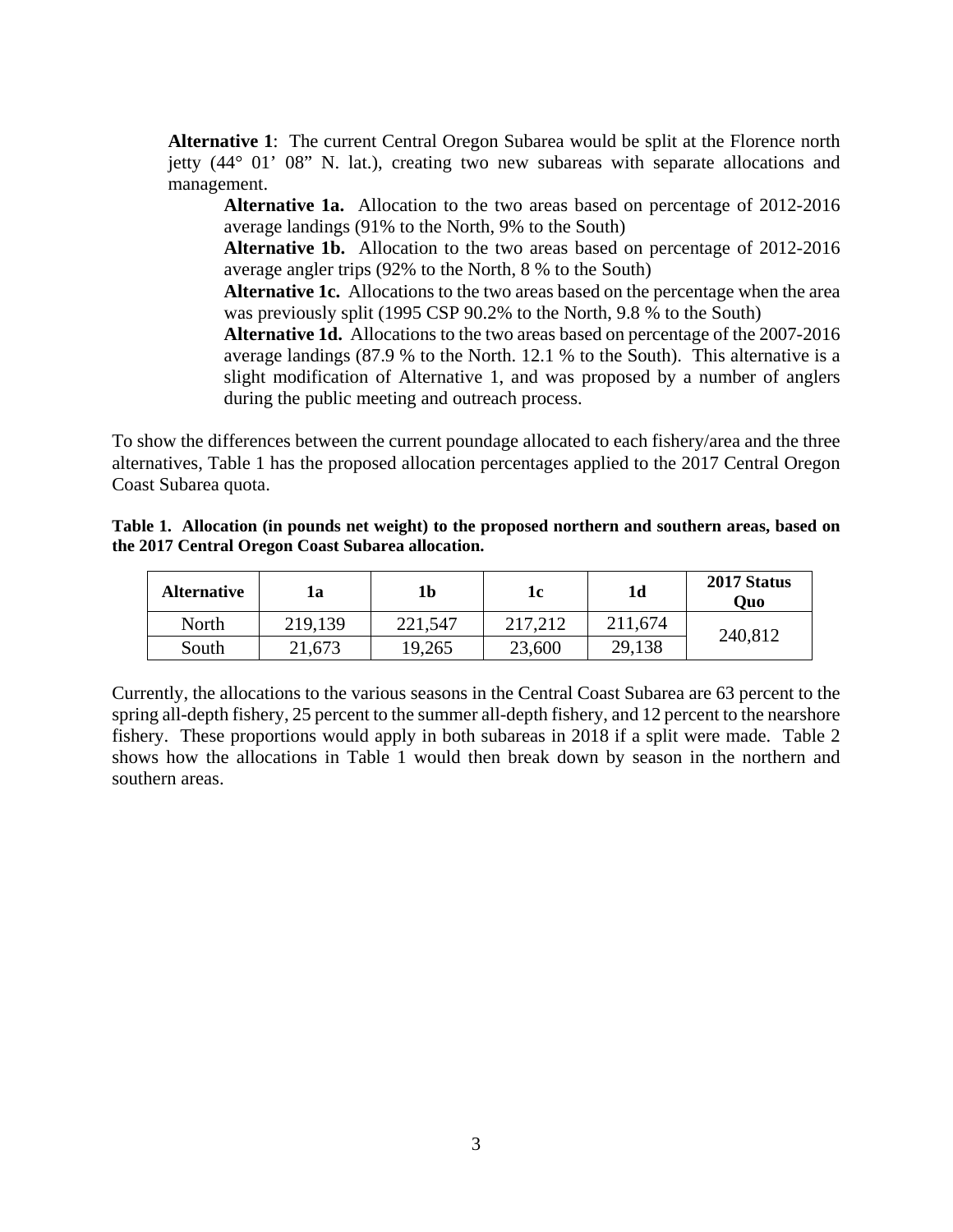| <b>Alternative</b>      | 1a      | 1 <sub>b</sub> | 1c      | 1 <sub>d</sub> | 2017<br><b>Status Quo</b> |  |  |
|-------------------------|---------|----------------|---------|----------------|---------------------------|--|--|
| <b>Spring All-Depth</b> |         |                |         |                |                           |  |  |
| North                   | 138,058 | 139,575        | 136,844 | 133,355        |                           |  |  |
| South                   | 13,654  | 12,137         | 14,868  | 18,357         | 130,038                   |  |  |
| <b>Summer All-Depth</b> |         |                |         |                |                           |  |  |
| North                   | 54,785  | 55,387         | 54,303  | 52,918         |                           |  |  |
| South                   | 5,418   | 4,816          | 5,900   | 7,285          | 51,603                    |  |  |
| <b>Nearshore</b>        |         |                |         |                |                           |  |  |
| North                   | 26,296  | 26,585         | 26,065  | 25,400         | 24,769                    |  |  |
| South                   | 2,601   | 2,312          | 2,832   | 3,497          |                           |  |  |

<span id="page-3-0"></span>**Table 2. Allocations (in pounds net weight) to the northern and southern areas' seasons under the four alternatives compared to the status quo allocation.**

## *Rationale*

Anglers in the more southern ports in the Central Oregon Coast Subarea often express concerns that "Newport takes all the fish" and closes the season for the entire subarea before they have a chance to catch their fair share. Charleston/Coos Bay and Bandon area anglers have stated that the weather and bar conditions around their ports often do not allow the opportunity to participate in the halibut fishery as often as out of more northerly ports, specifically Newport. By splitting the subarea into 2 subareas, each with its own quota, anglers fishing out of the proposed Central Oregon Coast–Southern subarea believe that there may be more open fishing days in their area.

### *Background*

Between 1991 and 1994, there was a drastic decrease in the number of days open in the spring all depth fishery (56 in 1991 down to 13 in 1994; [Figure 2\)](#page-4-0), even as the quota increased. This in part led to the Central Oregon Coast Subarea being split north and south of Florence beginning in 1995. The split was an attempt to provide for some additional opportunities, particularly for ports to the south, based on the same concerns as heard this year about the northern ports' dominance.

The southern area had three more all-depth days open than the northern area in 1995 and 1996, and in 2001 the southern area had one more open day than the northern area. In 1998, 1999, 2000, and 2002 both areas were open the same number of days. And in 1997 and 2003, the northern area had more days open (1-2 days). For the 2004 fishery, anglers requested that the split be removed and the area managed as one unit again, because the southern area was open fewer days than the northern area. Since that time, the number of open all-depth days for the combined subarea has been higher than the number of open days for either smaller area during the years of the split.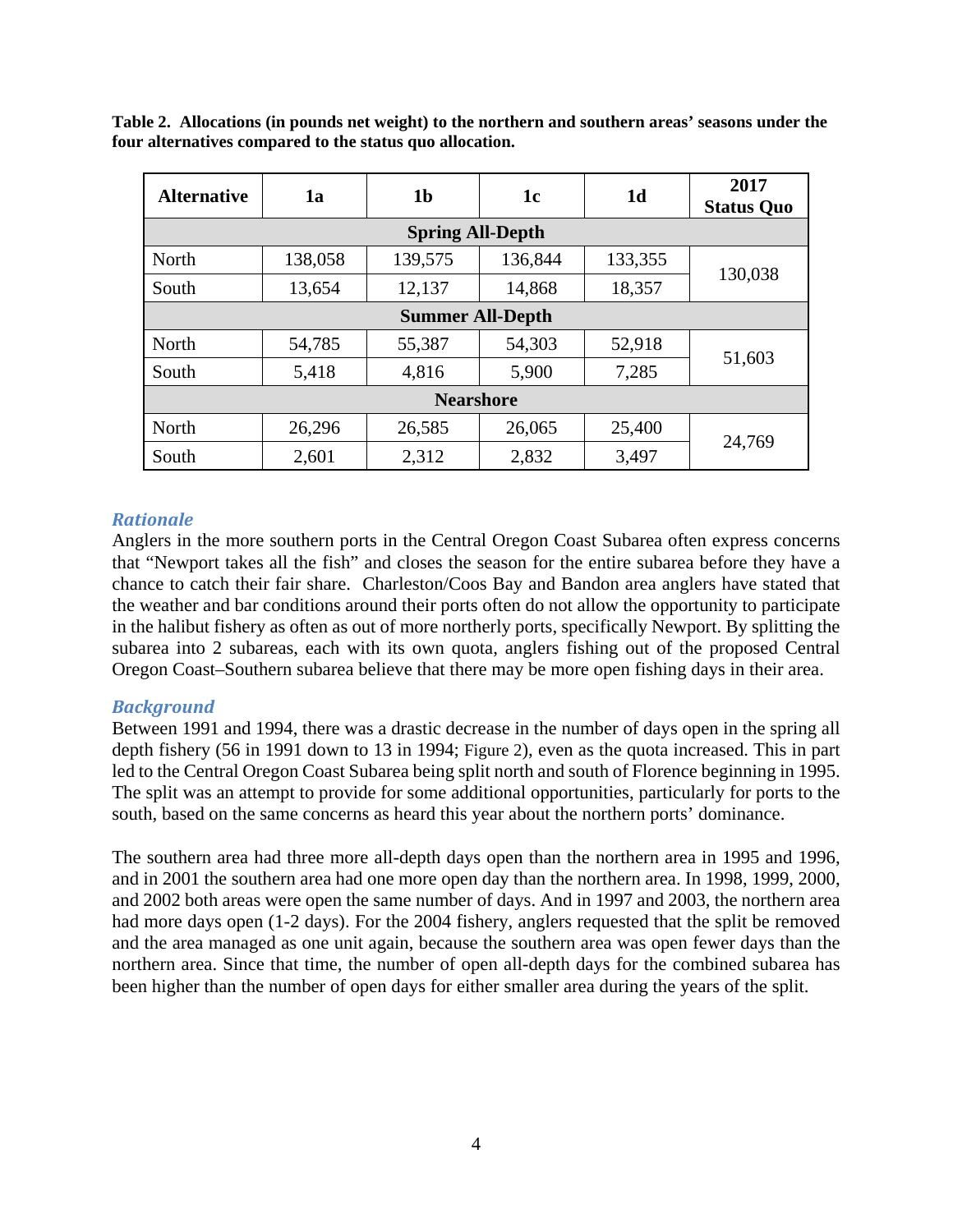

<span id="page-4-0"></span>**Figure 2. Central Oregon Coast Subarea spring all-depth fishery quota and days open by area, 1991- 2017.** 

The nearshore fishery was also split north and south of Florence beginning in 1995 [\(Figure 3\)](#page-5-0). That year the southern area had 61 days open and the northern area had 37. However, in three out of the next four years the northern area had more days, and in the fourth year both areas had an equal number of days. For the 2000 fishery, anglers requested that the split be removed and the area be managed as one unit again. Since 2000, with the exception of four years, the nearshore fishery has been open the same number or more days as one combined area than it was for either area when split.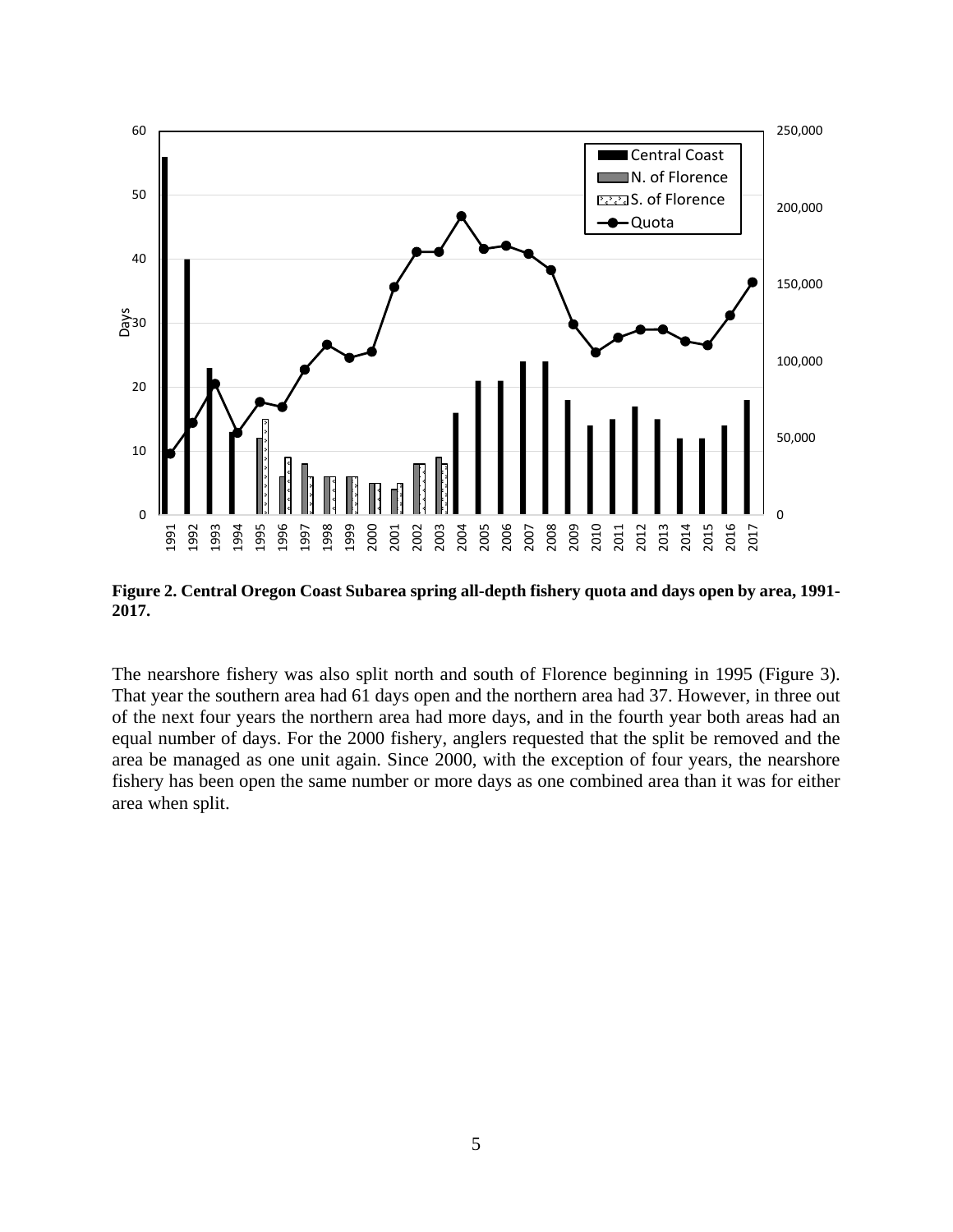

<span id="page-5-0"></span>**Figure 3. Central Oregon Coast Subarea nearshore fishery quota (pounds, right axis) and days open by area, 1991- 2017.**

To accompany the proposal to split the Central Coast Subarea for 2018, which would require allocating the current subarea quota to the two new areas, staff developed three allocation alternatives. Alternative 1a uses the most recent 5 full years of data (2012-2016) to determine average landings into each proposed new subarea (91% north, 9% south). Alternative 1b uses the same data to determine the average number of halibut angler trips (92% north, 9% south). For both of these alternatives, the 5-year period was chosen as representative of "recent years", following the stated public rationale for requesting consideration of a split, which was that conditions have changed (boating/navigation technologies have evolved, other fisheries are different, etc.) and this warrants revisiting the question of whether a split is needed to ensure equitable access in current circumstances. Alternative 1c uses the proportions from the prior split (90.2% north, 9.8% south).

During the public meeting in North Bend, a request was made to consider an allocation based on the last 10 years, rather than five. Proponents noted that this would result in a higher allocation to the southern ports, as the 5-year period includes three of the lowest landing years for southern ports, whereas the 10-year period also includes more years with higher landings in those ports. Staff calculated that this approach would result in an allocation of 87.9% to the northern area, and 12.1% to the southern area.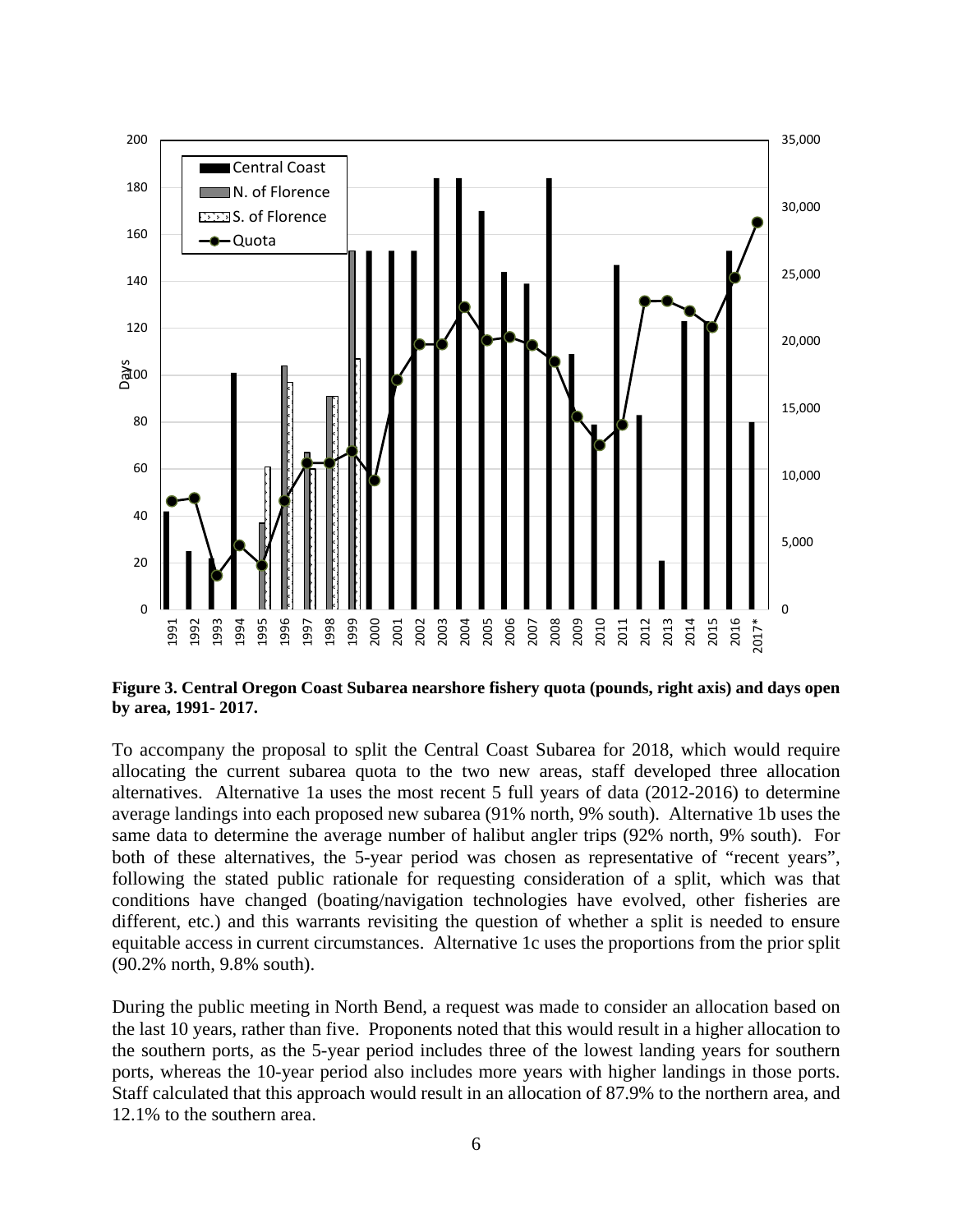To provide some information on what the halibut seasons might look like in terms of days open under each alternative for each area, compared to status quo, ODFW staff used the average catch per day from the most recent five full years of data available (2012-2016) to estimate total days open by season under each potential allocation alternative [\(Table 3\)](#page-6-0). Those five years include years with varying salmon and tuna opportunities, and should therefore be reflective of a range of halibut effort.

| <b>Alternative</b>      | 1a  | 1 <sub>b</sub> | 1 <sub>c</sub> | 1 <sub>d</sub> | 2017<br><b>Actual</b> |  |
|-------------------------|-----|----------------|----------------|----------------|-----------------------|--|
| <b>Spring All-Depth</b> |     |                |                |                |                       |  |
| North                   | 17  | 18             | 17             | 17             | 18                    |  |
| South                   | 19  | 17             | 20             | 25             |                       |  |
| <b>Summer All-Depth</b> |     |                |                |                |                       |  |
| North                   | 7   | 7              |                | 7              | 8                     |  |
| South                   | 9   | 8              | 10             | 12             |                       |  |
| <b>Nearshore</b>        |     |                |                |                |                       |  |
| North                   | 75  | 75             | 74             | 72             | 125                   |  |
| South                   | 126 | 112            | 138            | 170            |                       |  |

<span id="page-6-0"></span>**Table 3. Projected number of days open by fishery and area for allocation alternatives applied to the 2017 Central Oregon Coast Subarea allocation. 2017 Actual days open shown for comparison.**

It is important to note that the estimated number of days open under each alternative shown in Table 3 assumes no shift in the geographic distribution of effort (for example, from the northern to the southern ports) relative to recent years. However, anecdotal information from when the split was in place in prior years suggests that there is significant mobility among recreational halibut anglers, and the split and smaller quotas may have resulted in a race for fish. This redistribution of effort could occur again, potentially reducing or negating any increase in the number of days open in the south. Although public comment at the southern public meeting favored a shift of fishing-related business to the southern ports, participants at the northern public meeting commented that they did not want to see business shift from one area of the coast to another due to fishery management regulations. They noted that the northern area includes small ports with characteristics and challenges very different than Newport.

To further understand potential outcomes of the proposed subarea split, ODFW staff also examined historic catch percentage from ports in the two potential new subareas relative to the proposed percentage allocation. [Figure 4](#page-7-0) shows the percentage of central coast subarea halibut landings taken by the southern ports each year since 1987, along with two of the proposed allocations to the southern ports if a split is made (9% is alternative 1a, based on average share of the landings over the last 5 years; 12.1% is then new alternative, 1d, based on public input). This suggests that making a split, and having a hard allocation to the ports in the southern area, could limit halibut fishing opportunity and catch in the southern area approximately half the time, which may be counter to the intent of the original proposal. Although an additional element of the public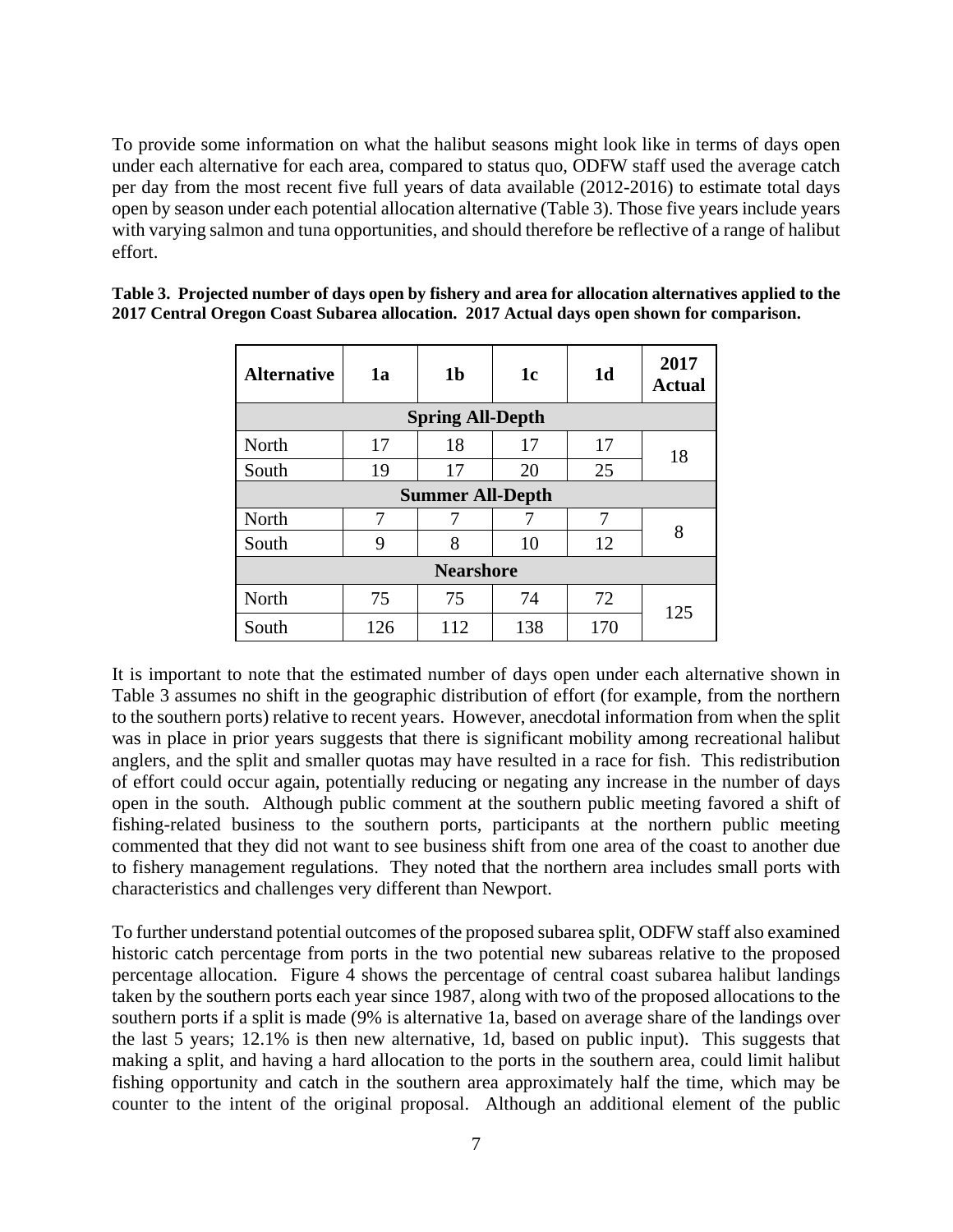proposal made at the North Bend meeting was to adopt an automatic annual reallocation approach that could mean a higher (or lower) allocation to a new southern subarea in future years, ODFW does not support changing subarea allocations on an annual basis.



#### <span id="page-7-0"></span>**Figure 4. Historic annual percentage of Central Oregon Coast Subarea landed catch from the recreational halibut fishery into ports in the proposed Central Coast-Southern subarea, 1987-2017.**  *Note: Landings from all-depth and nearshore seasons combined; separate subareas from 1995- 1999/2003 combined***.**

Although the southern ports had a low proportion of total Central Coast Subarea landings in 2013, 2014, and 2015, 2016 and 2017 showed a considerably higher percentage of landings into the proposed southern area.. These data also demonstrate that the northern ports' share of the Central Coast Subarea landings is not on a continuously increasing trajectory, as some had feared.

ODFW staff also reviewed the catch rate, as number of halibut landed per angler trip targeting halibut, in the southern and northern ports of the Central Coast Subarea. The northern ports have many more anglers fishing out of them collectively, due largely to a closer proximity to the large population centers of Portland and the Willamette Valley; and the northern ports as a group account for a large proportion of the total Central Coast Subarea effort and landings. On a per-angler-trip basis, however, anglers in the southern ports consistently do slightly better, with a 10-year average rate of 0.69 halibut per trip, compared to 0.66 for northern ports (Figure 5).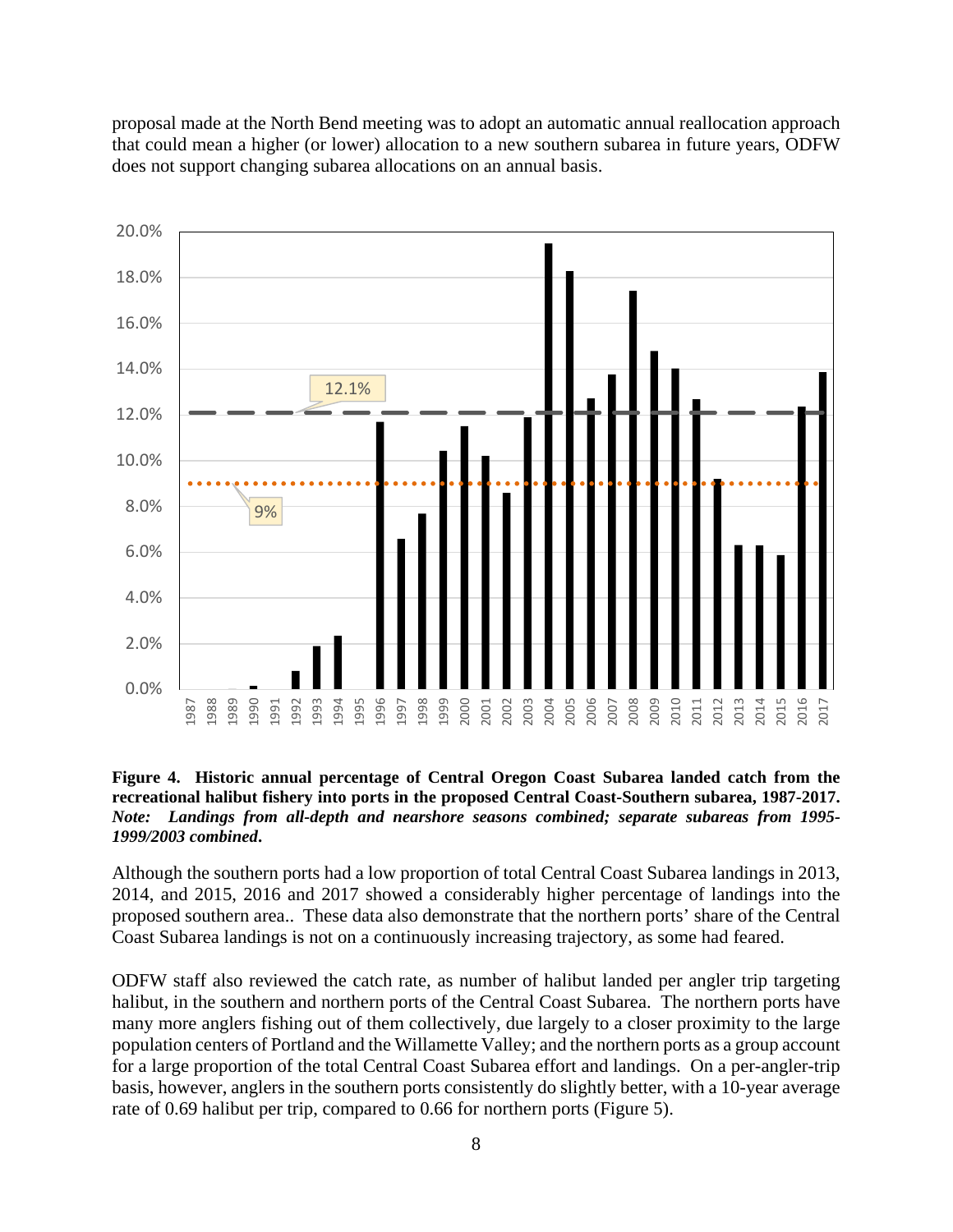![](_page_8_Figure_0.jpeg)

Figure 5. Number of halibut landed per halibut angler trip north and south of Florence, 2007-2016

Some anglers asked if IPHC survey data could be used to apportion halibut quota to subareas within Oregon, based on halibut distribution. Results from the IPHC survey do not produce halibut biomass estimates at the geographic scale of state boundaries or finer, and are not designed for use to support subarea allocation decisions based on halibut distribution.

The available information on effort, landings, and catch rates in the northern and southern portions of the Central Coast Subarea do not support a conclusion that the current regulatory framework is creating an inequitable distribution of opportunity between different areas or limiting potential halibut landings into ports in the southern portion of the subarea. Implementing a split would lead to additional regulatory complexity and would be predicted to limit opportunity in the southern ports in some years. Maintaining current Central Coast Subarea boundaries and management as described in the 2017 CSP meets the current needs of the fishery and will maintain flexibility that can benefit anglers in any part of the subarea.

Based on this**, ODFW recommends status quo, continue to manage the Oregon Central Coast Subarea as one area from Cape Falcon to Humbug Mountain for 2018.**